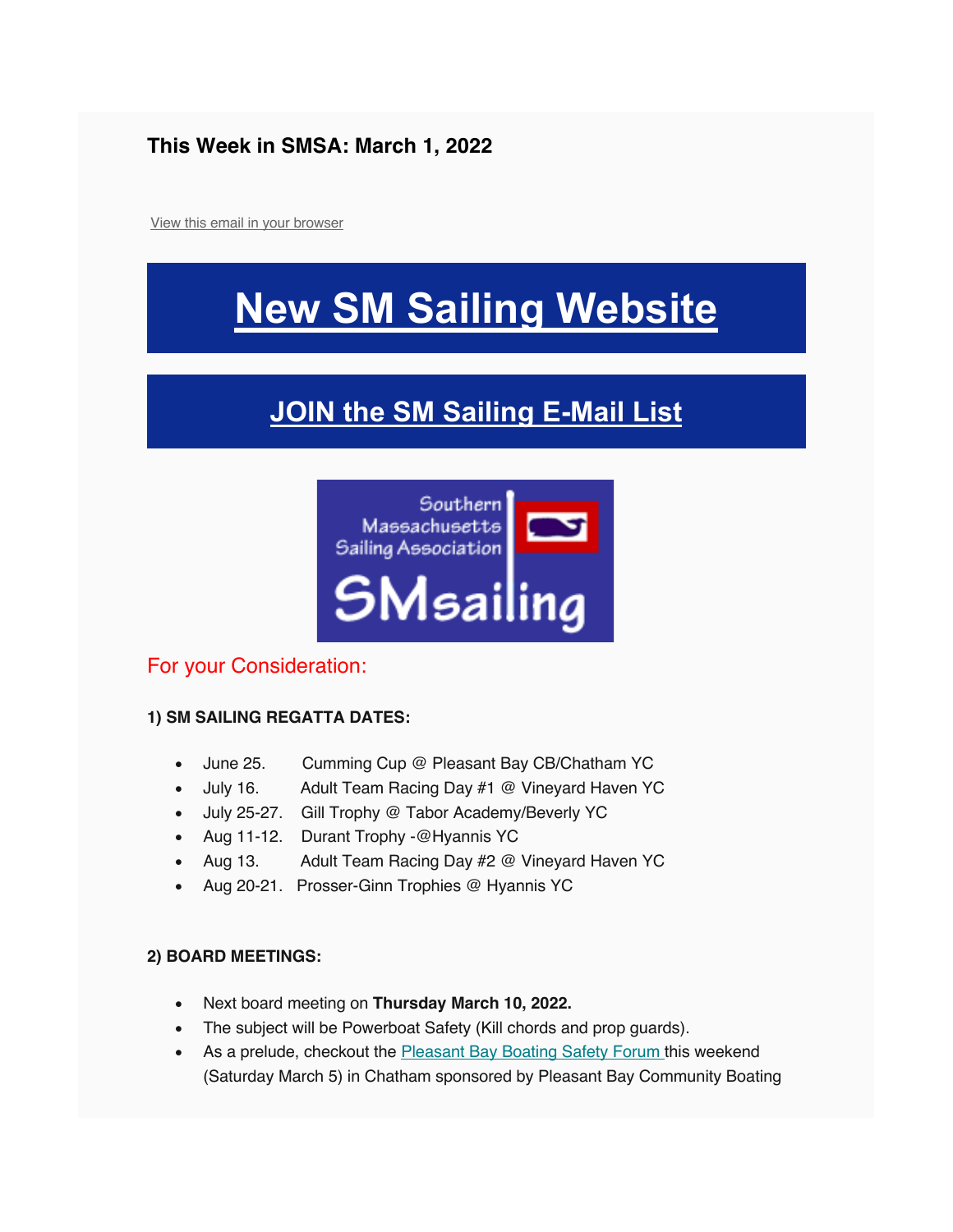#### **3) TRAINING:**

**A.** Level-1 online . A new course starts every Friday., but the first open date is in April. Sign-ups are moving quickly. Make sure you instructors sign up early to get the class that they want.

B. **Level-1 In-Person:** You must sign up for the Online class first, but once you do that, register for an in-person class. Space in these classes is going quickly too. SMSA is looking to add more. If you are willing to host, please let me know.

**C. Level-2 Instructor:** Two courses in SMSA this June.

- June 14-15 at CBC, New Bedford
- June 16-17 at Tiverton YC

# **2022 Peg Dates**

**US Sailing Instructor/Coach courses**

## **SMSA Regional Clusters List**